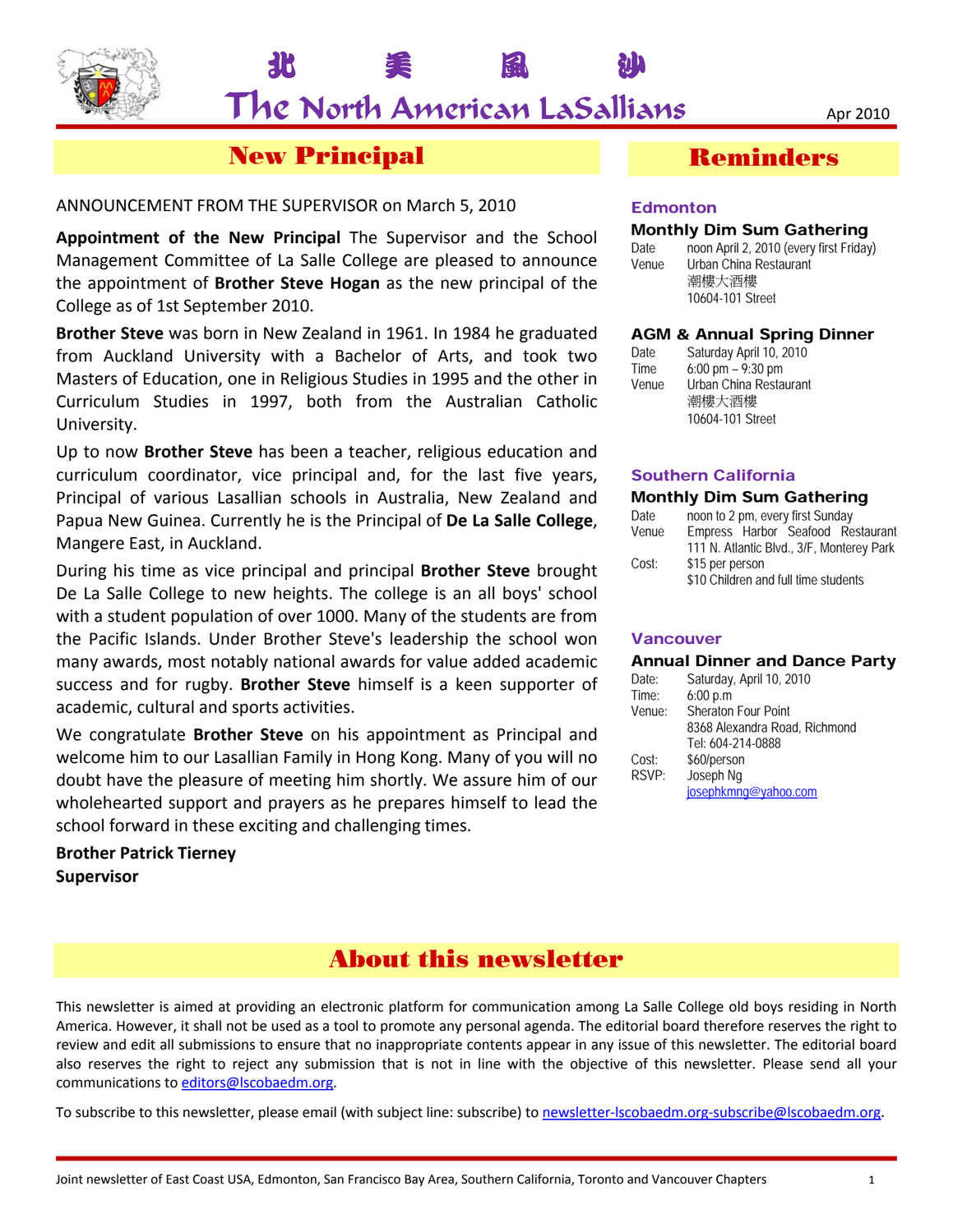

北 美 風 沙

# News Clips

# 「過江龍」修士掌喇沙 、**9** 月新西蘭來港履新

【明報專訊】只有經過琢磨的石頭,才會變得光滑。將人生黃金歲月奉獻喇沙書院,34 年來由教師、 副校長至出任校長,「琢磨」教導過無數學生的王仁傑,今年正式 榮休。校方經全球招聘後,決定委 任新西蘭修士 Steve Hogan 登上喇沙校長「寶座」, 2010 年 9 月越洋來港履新,該傳統名校再度由修士 執掌。

王仁傑於 1976 年加入喇沙書院,初 時任中文科教師,直至 2006 年擢升 為校長,大半生與喇沙結下不解緣。 王仁傑接受本報專訪時說﹕「所有學 生儼如一塊石頭,需經過琢磨;為人 師表的我,需教導學生向善。」

# 退休校長:難忘出文科狀元

他又說,剛加入喇沙的「大家庭」時。 最喜歡與資歷較深的教員在一起, 「早上回校前,一起往附近大牌檔飲 茶,午膳時一起吃飯」。當時一名印 but close your mouth" ( 意指多聆聽, 少說話),時至今日他仍銘記於心, 並遵行日常須專注工作,不說別人閒 話的原則。



度籍教師的 一句教誨 "open your ears,<sub>加入名校喇沙書院 34 年,校長王仁傑由教師做起,直至升任校長,見證喇沙</sub> 的變遷發展。他憶述 **90** 年代曾兼教同一班的會考中文、中史及中國文學,培 育出本港首位 **10A** 文科狀元潘天蔚,十分難忘,但他謙稱「這不是我一個人 的功勞」。(林振東攝)

投身喇沙 34 年,教他最難忘的是 90 年代的教師移民潮。他憶述,當時因政治問題,約 3 名中文科主任、 中國歷史科主任移民,「我需兼任高低年級中文科主任、高低年級中史科主任」。

移民潮彌漫全校,王仁傑則選擇繼續留港,「我希望教導學生,對學校很有歸屬感,所以未有想過移 民」。到 1992/93 學年,他需兼教會考中文、中國 歷史及中國文學,但並無影響喇沙的文科成績,更培 育出全港首位文科 10A 狀元潘天蔚,教王仁傑最為難忘。他謙虛地說﹕「這不僅是我一人的功勞。」

# 無意轉直資結龍

隨覑校董會正式聘請來自新西蘭 Steve Hogan 修士,於下學年開始出任校長,王仁傑稱,Steve Hogan 修 士與喇沙辦學理念相同,如「以有教無類的心,讓貧苦大眾均可接受教育」。他指出,校董會暫時無計 劃改以直資辦學,亦未有與小學結龍的計劃。據 了解,由於候任校長熱愛欖球,他最快在本月底來港 與校方會面,順道觀賞「香港國際 7 人欖球賽」。

王仁傑即將離開喇沙,他說,任內「出產」5 名狀元屬他最成功的「任務」,並期望今屆能維持 2、3 名狀元,成爲他退休的最佳「禮物」。喜愛種植的他,計劃退休後移民澳洲,購買一塊土地,開始種植, 踏入人生另一階段。

# 明報記者 楊曉楓

**Excerpts from http://news.mingpao.com/20100311/gsm1.htm**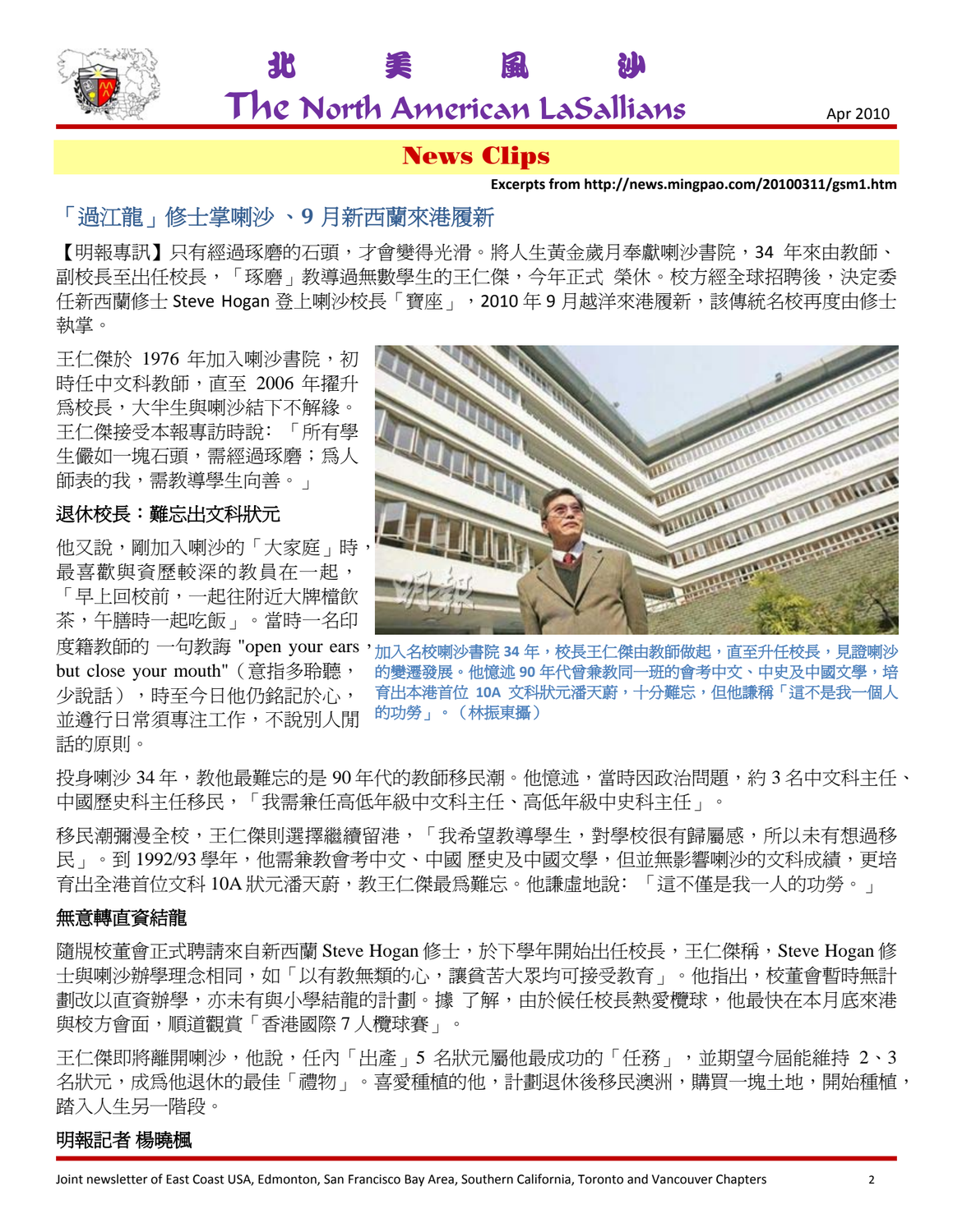

## **Excerpts from http://news.mingpao.com/20100311/gsm2.htm**

# 雙碩士校長資歷擊敗群雄

【明報專訊】喇沙去年起全球招聘校長,過程十分激烈,吸引 10 名副校長和教育工作者競爭。校董會 經過近 1 年的篩選,才決定由新西蘭「過江龍」登上校長「寶 座」。現任校長王仁傑和校友均盛讚新 校長具雙碩士學位和多年任職校長經驗等優秀資歷,期望他推動學業、運動及社會服務三方面發展。

喇沙書院校長王仁傑表示,校長潾選委員會最後選定 Steve Hogan 修士為校長,因他是資歷最佳的應徵 者,與他爲海外學者或修士身分無關,並讚揚他「擁有雙學位,現時並於新西蘭擔任校長」。

# 接任奧克蘭喇沙 奪「高增值」獎

49 歲的 Steve Hogan 修士,擁澳洲天主教大學教育雙碩士學位,主修課程學及宗教學,過去曾在澳紐及 巴布亞新畿內亞等地區的高中任職,現於新西蘭奧克蘭市的 De La Salle College 擔任校長。王仁傑稱, Steve Hogan 修士曾成功將該校發展成「高增值」的學校,包括帶領學生奪取多項國家學業增值獎項及 欖球獎項。

Steve Hogan 修士以 49 歲之齡便當上喇沙校長,換言之最多可領導學校逾 11 年。身兼校友的前喇沙副 校長趙榮德直言,校方難得從新西蘭聘請一名修士擔任校長,他寄予厚望﹕「修士可將自己百分百的時 間投身學校,有助喇沙更上一層樓。」

過去喇沙曾「出產」財政司長曾俊華及美國康奈爾大學物理教授戴自海等名人校友,趙榮德期望新校長 帶領「喇沙進入另一個 10 至 11 年、燦爛光輝的時刻」,又笑指新校長喜愛欖球,望能推動學生於學 業、運動及社會服務三方面發展。

# 喇沙新舊校長簡歷

|            | 現任校長王仁傑                                                               | 候任校長 Steve Hogan 修士                                                                                                    |  |
|------------|-----------------------------------------------------------------------|------------------------------------------------------------------------------------------------------------------------|--|
| 年齡         | :59歲                                                                  | 48歲                                                                                                                    |  |
| 學歷         | 1973年:<br>香港大學文學院畢業<br>1978年:<br>香港大學碩士畢業<br>1979年:<br>中文大學教育文憑       | 澳洲天主教大學 (Australian<br>Catholic University)教育雙碩<br>士畢業,主修課程學及宗教<br>(Master of Education in<br>Curriculum and Religion) |  |
| 工作<br>經驗   | 1976年:<br>加入喇沙書院任教<br>2004至2006年:<br>喇沙書院副校長<br>2006至2010年:<br>喇沙書院校長 | 曾在多個地區的高中任職,<br>包括新西蘭、澳洲及巴布亞<br>新畿内亞,現於新西蘭奧克<br>蘭市 Mangere 區 De La Salle<br>College擔任校長                                |  |
| 興趣         | …游泳、閱讀、種植                                                             | 籃球、欖球、煮食等                                                                                                              |  |
| 資料來源:受訪者提供 |                                                                       |                                                                                                                        |  |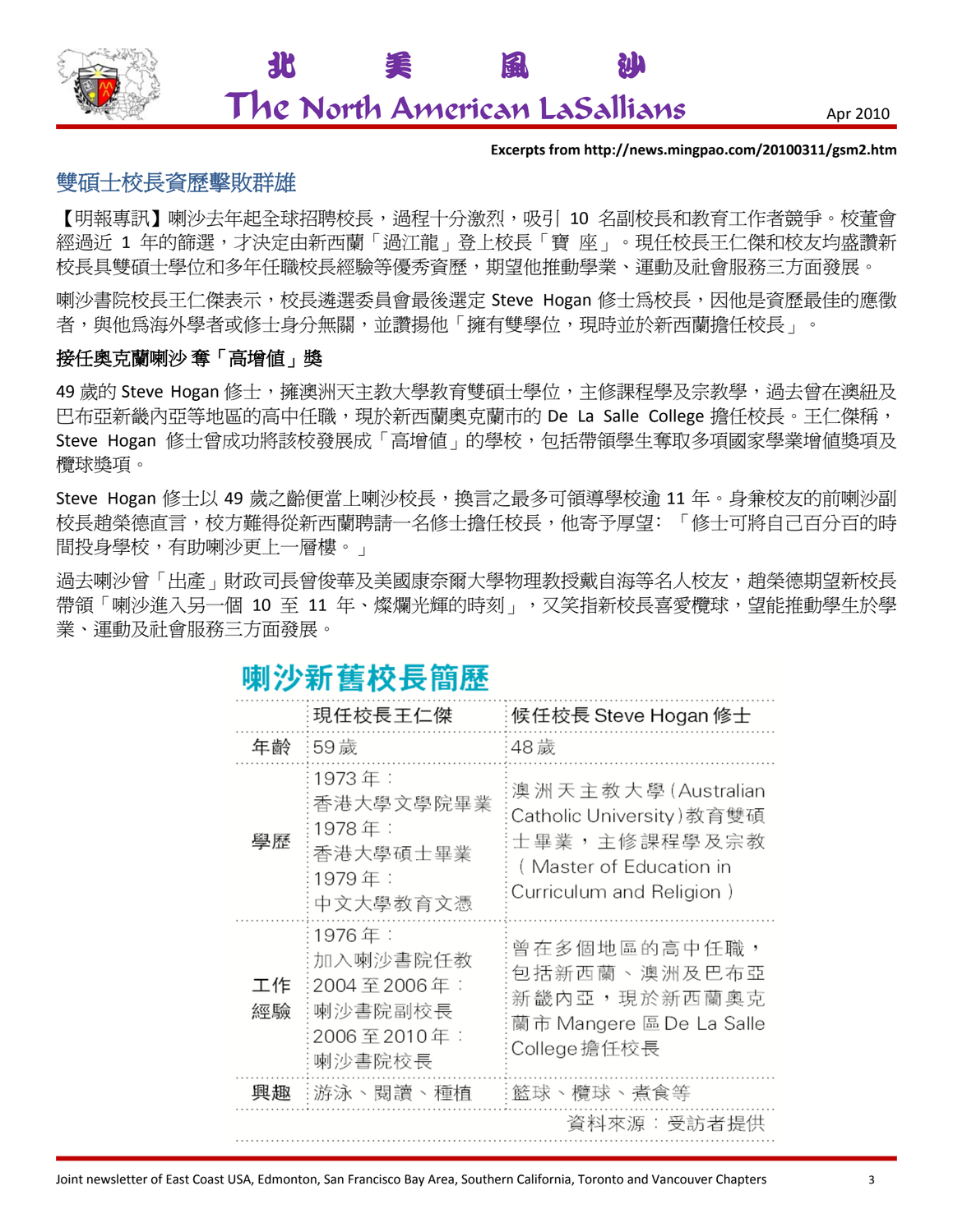

# Chapter News

# East Coast (USA) Chapter

## **The 2010 Chinese New Year Dinner & AGM**

## **Beltrao Baptista (77)**

It was wonderful to see fellow old boys coming from near and far to the 2010 AGM and Chinese New Year Dinner on the day after

record snowfall in the New York region, with many old boys appearing despite calling and cancelled their reservation the day before. However, there were still about 40 persons attended the event.

As it has been for the past two years, the event took place at the Orchid Chinese Restaurant in Garden City, New York. Orchid is owned by a fellow old boy James Ng (66), and he went all out in preparing an exceptional meal for the occasion. (*Please see photo of the 10‐plate first course)*. We would like to thank him and his staff for the hospitality and great service. Thank you.

President Peter Lai called the AGM to order late in the afternoon on Feb.  $27<sup>th</sup>$ , 2010 as he explained the purpose of the meeting and sailed through the agenda with emphasis on this year's Global Reunion in San Francisco and the planning of Chapter sponsored activities for 2010.



**First Course ‐ Appetizers**

Peter reminded all members about the overwhelming support we received from all the OBA chapters when we hosted the Global Reunion in New York and encouraged all members to return our support by participating in the San Francisco event. Beltrao Baptista has been appointed by Peter to coordinate travel plans and activities amongst OB's participating in the reunion. If you are in the East Coast area and plan to attend the Reunion, please contact Beltrao at your earliest convenience.



*The proposed 2010 Chapter organized/sponsored events for this year are:*

- *Summer Pool Party at John Ng's*
- *Autumn Moon Party at Frank Hon's*
- *Fall Gathering and Outing at Chris Tse's*
- *New Year's Eve at David Lee's*

*Details and registration information will be published in time for the event on our website www.nylscoba.org and on the NYLSCOBA facebook page.*

The highlight of the meeting was the introduction of our newest member Jeffrey Chan (06). Jeffrey travelled from his home in Queens, NY to Garden City, Long Island, via bus, train and then trudged all the way, in the snow, from the train station to the

restaurant, a remarkable feat showing his true La Salle spirit. Three cheers to our newest member.

Jeffery is currently enrolled in NYU studying for his undergraduate degree toward a medical career and we wish him all the best; we welcome him to our chapter and hope that he can leverage the LSC Old Boy's network in New York and around the world to further his education and his career.

We also want to thank Jeffrey for his youthful insight and his suggestion of the creation of our Chapter's facebook page. Please become a fan of our page (NYLSCOBA) on facebook and stay up to date with what's happening in the New York Chapter.



**Peter Lai & Jeffrey Chan**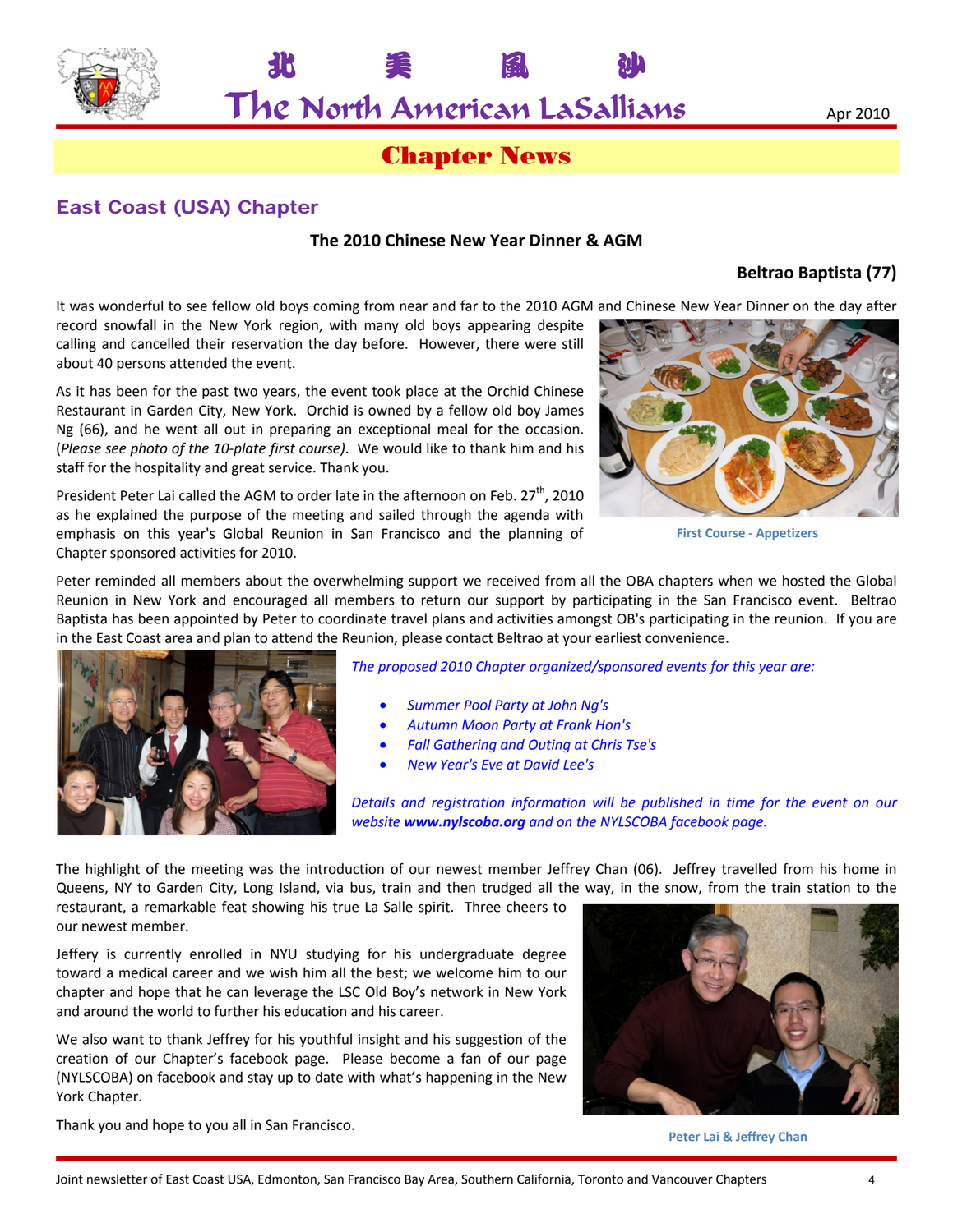

北 美 風 沙

# San Francisco Bay Area Chapter

## **Spring Dinner & Dance**

## **Ephrem Fung (76)**

The 2010 Spring Dinner / Dance took place on Saturday, March 6<sup>th</sup> at the Grand Ballroom of the Marriott Hotel in Pleasanton. Over

Ninety Old Boys, families and friends from four decades occupied twelve tables celebrated the event. The Marriott at Pleasanton is also the event location of our upcoming Global Reunion this summer. Our guests got the first hand experience of the hotel's facility, food and services. The highlights of the evening were our group game, lucky draw and dance.

Our group game is about testing your memory of Hong Kong's culture from the 1960's to the 2000's. Each table sent a representative to answer questions from each decade. Each correct answer was awarded one point. We tallied the points after the game and everyone from the winning table received a prize. We all had a blast walking down the memory lane.

The raffle drawing always draws every one's attention and this year was no exceptions. We had five excellent prizes. Many congratulations to Andrew Lai (1994) for taking home the grand prize, a red packet with \$200.



**A relax moment during group game**



**Andrew Sien (1963) and Raymong Wong (1963) working hard on school song**

We had dance after the raffle drawing. This year we had a live DJ and song selection ranging from western classics to Chinese pop music.

I would like to thank all the Old Boys, their families and friends that participated at the dinner. Everyone had a great time. Special thanks to our Operations Committee, who put in a lot of time and effort to make this event possible.

Don't forget our upcoming global reunion this summer. I hope to see everyone at our Global Reunion in July. Please visit http://www.lscobasf.com/reunion/ for detail.





**Group game winners Everyone hitting the dance floor**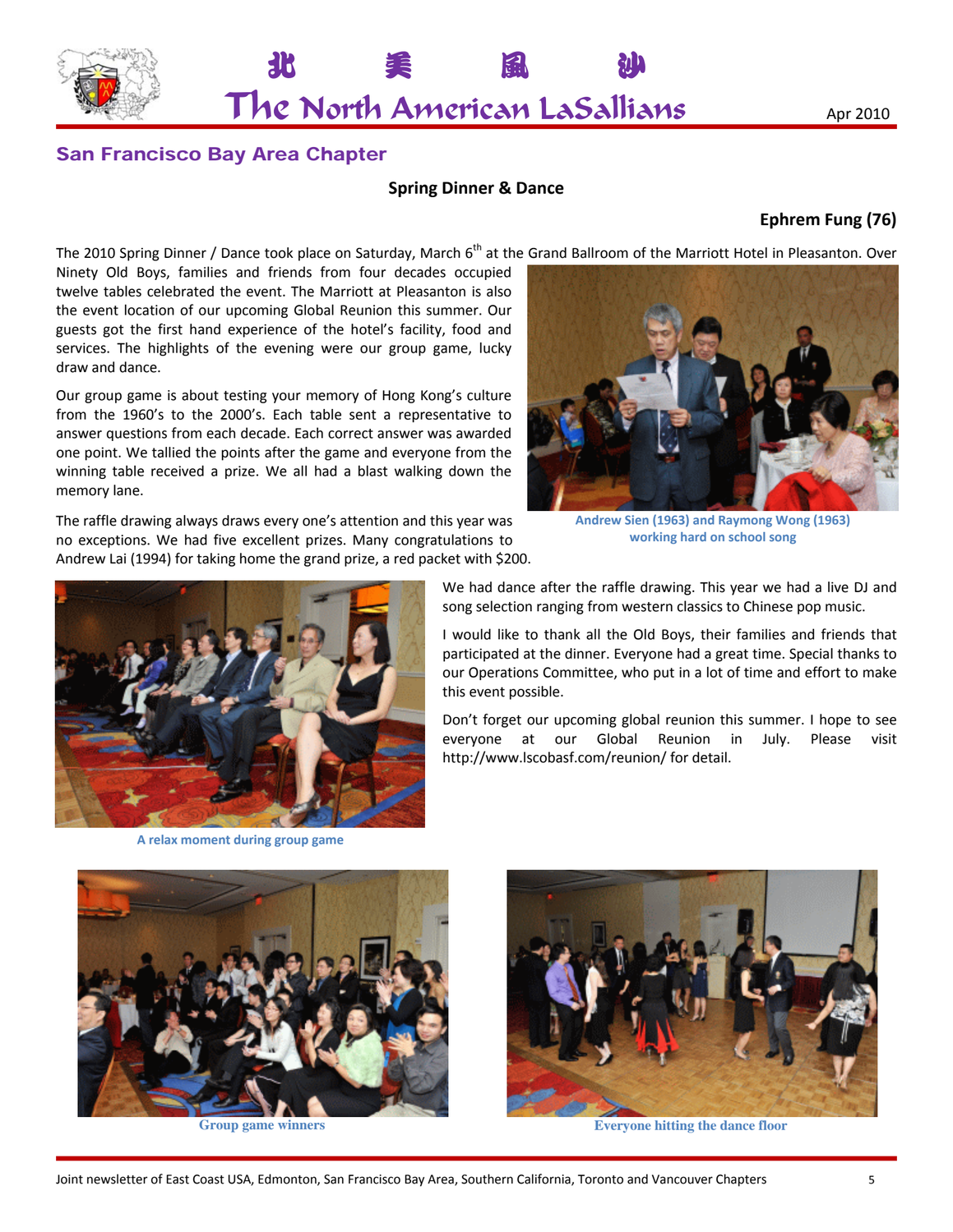

美

Apr 2010

# **Life Update**

風

Ւ

The 2010 Winter Olympic Games were held in Vancouver between February 12 and 28, 2010. We received contributions from fellow La Sallians about their experiences in the Games.

**Editor rial Board**

# **Va ncouver 201 10 Olympic E Experience**

# **Peter r Chiong (70 0)**

I was very fortunate to be able to serve as a security screener in Vancouver 2010 Olympic. It was amazing to find out that everyone is so open to have all their belongings to be screened. I have received no objections even for body searches! I have never touched so ma any bodies in m my entire life!! is so open to have all their belongings to be screened. I have received no objections even for body searches! I have never touched<br>so many bodies in my entire life!!<br>Some interesting prohibited items that went thru the X r

on 2 different portal 2 vibrators were discovered which we have no idea what purpose will they be used. Oh yes, on my duty we discovered a 6 inch long knife and a gun! It was tense as we have the suspect hand cuffed and taken away by a few RCMP police. We found out later that it was a test.

Hand sanitizers are located everywhere in the game venues. If you put lots in your hand, rub and smell it. It is similar to Gin Tonic with a twist of lime. There were lots of free interesting activities in town and I was able to travel in public transits for free with my with a twist of lime. There were lots of free interesting activities in town and I was able to travel in public transits for free with my<br>Olympic accreditation. One of my favorite venues is the Heineken Beer Pavilion and I Cheers!!

It was a wonderful experience for me to meet people from all over the word. Everyone was very excited and cheered for their teams to win. I am looking forward for the London summer Olympic in 2 years.



**10** 

**Victim (or b beneficiary?) of f FREE coke at Yale Town**



**Pe eter at work in uniform**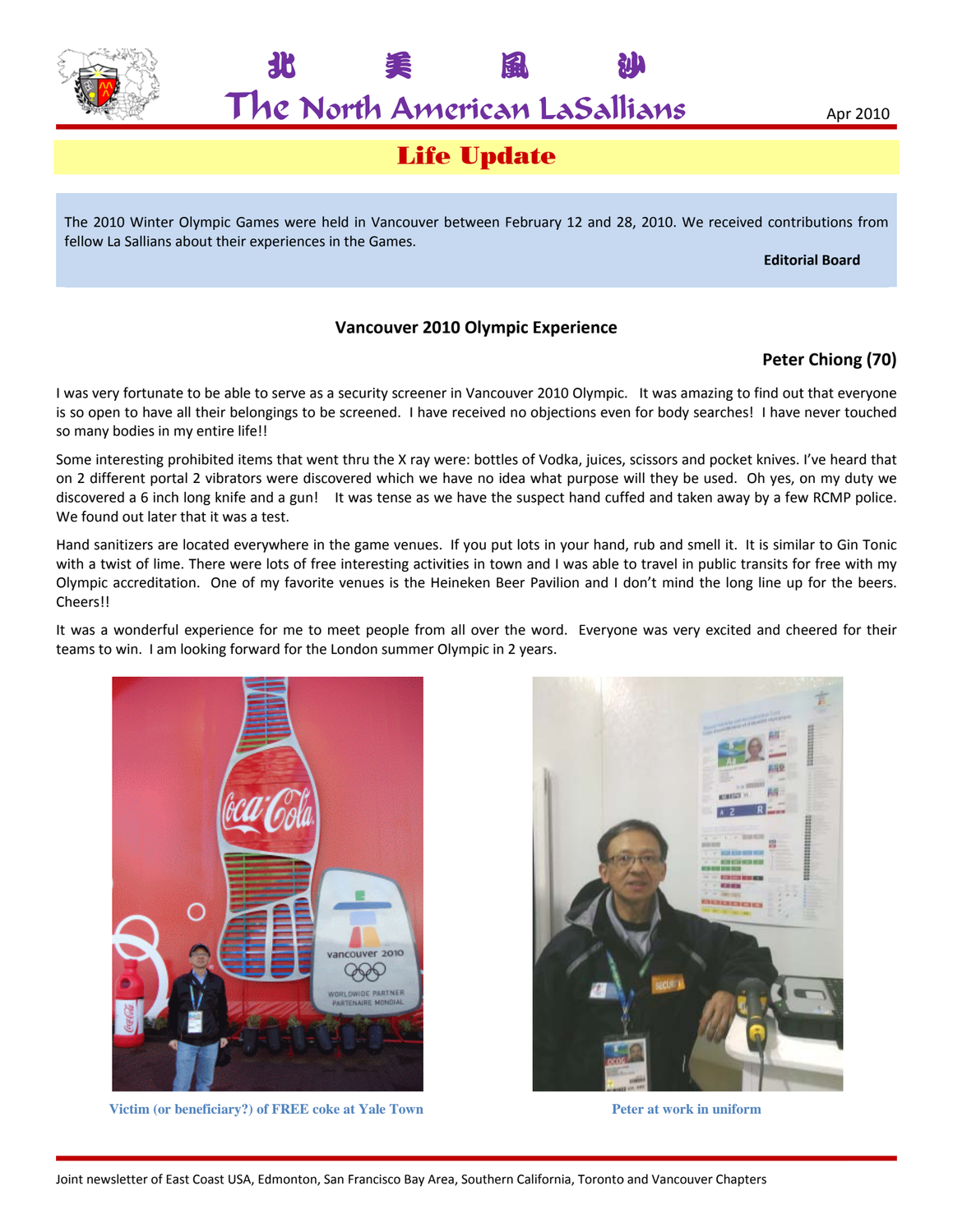

北 美 風 沙

## **2010 Winter Olympics**

# **Victor Leung (77)**

With the 2010 Winter Olympics Games officially ended in February 28, 2010, I trust most people who have attended the Game would agree with me that the Game was a major success. As a Canadian, I am proud of how this international event had unfolded and well received by our guest visitors. As a Vancouverite, I felt very fortunate that the Game had taken place in my home city. As many LaSallian were unable to experience the Winter Olympics in their own home city, I thought I should share with fellow LaSallian some of my personal Olympics experience as well as some of the side stories about the Game.

Despite its final success the Game did start off on some very shaky ground. Hosting a mega event in the midst or arguably the tail‐ end of a major recession was no easy task. Faced with series of negative publicity, game ticket sales were very slow in the beginning. Fearing the province (BC) might have to take up a hefty deficient, public support to the Game had dipped drastically just prior to the game opening.

With only a couple of weeks from D-day, people including myself were skeptical on the Game's success. Meeting with an uncooperative Mother Nature, Vancouver was greeted with one of the warmest winter weather of the century. With an extraordinary temperature reaching the mid‐teens (Celsius), there was little or no cumulative snow in the local mountain for the scheduled "winter" competition events. To overcome this challenge, the Game organizer had to truck and/or helicopter in snow from nearby mountains on a daily basis.

The worst blow to the Game came in the eve prior to the opening ceremony with the tragic fatal crash of the Georgian luger. With heavy pouring rain and the unusually warm weather, the city was overshadowed with sadness and a great deal of uncertainty. When coupled with an unacceptably violent anti‐Olympics protest, there were serious concerns on whether Vancouver had sufficiently prepared for the negative heading and potential violent protests. However, the negatives were quickly wiped away with the overwhelming successful and spectacular game opening ceremony.

Operated under a relatively small budget, nobody had expected the Winter Game Opening Ceremony could ever be compared to the big success of the 2008 Beijing Olympics Games Opening Ceremony. Yet to everyone's surprise, not only had this small budget Game ceremony impressed the world, it had served as seed catalyst for the return of the positive momentum. The world suddenly had renewed expectation of the Game.

Those who followed the Game must remember the small glitch at opening ceremony that only three of the four designed cauldrons were erected. One of our (Vancouver chapter) members who had served as volunteer at the Game was told by the inside staff that this glitch might have been purposely staged. He was told by the person claiming to be the IT programmer for the cauldron's event that he was given a last minute order to erect only three instead of all four cauldrons (to sync in with the plan at the closing ceremony). However, it would be forever impossible to validate the merit of this story for most of the event planning for the Game was kept under very tight secret.

Keeping the events as secret in aim to generate pleasant surprises had almost backfired at the beginning of the Game. The locals were given the impression that the Game was designed exclusively for the rich. While Game tickets were expensive and hard to obtain by the locals, local traffic had become a nightmare a week prior to the official Game opening with many streets closures. Local residents were ready for one of the worst traffic experience during the Game operation where a normal 5 minutes commute had turned into an hour long journey.

In order not to release any Game information, the opening ceremony dance practices were conducted inside tents where all the music used in the Game were broadcasted with remote ear buds for they were not meant to be leaked to the public.

Nevertheless, the secret plans had worked out really well thanks to the hard work from the event organizers. Not only was the Game opening big pleasant surprise to the world, locals and guest visitors were delighted to discover the many free events all throughout the Greater Vancouver region. The locals were not told of the different celebration events at the Richmond Ozone, Surrey, Live City at Yale Town and at Robson Square prior to the Game. With the free events and nightly fireworks started to unfold, the Game had suddenly become one big all inclusive party where everyone was welcomed at no charge.

Of my over 30 years living in Canada, I had never seen Canadian expressing their patriotism the way they did at the Game. With the first gold metal win at the freestyle mogul event, Canadian like myself had completely melted into the Olympics. With each medal winning, Canadian felt that we actually owned part of the medals.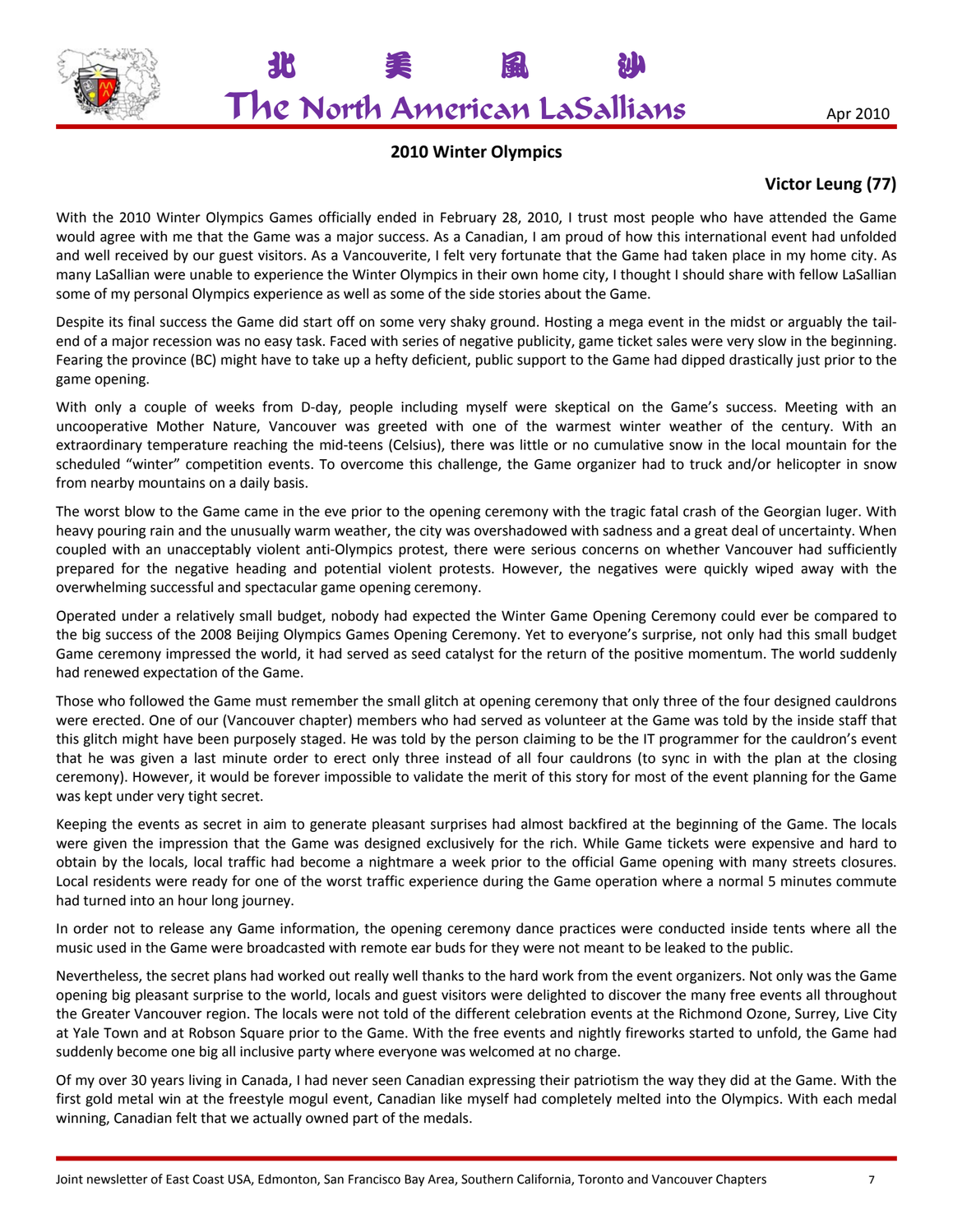



The climax of the Game came at the gold medal hockey game on the last day of the Game. After the very close victory my wife and I had joined the over 150,000 people who marched into downtown to share the historic celebration. I must admit that I was somewhat concern about a possible out of control (and could be half drunk crowd) when my wife arm-twisted me to join in with the historic celebration. Soon after stepping into the Canada Line, my wife and I were quickly fused with the crowd who were singing the National Anthem all along the train ride. People were exchanging "hi‐5" all through downtown. It was a strange but very pleasant feeling when I exchanged the multiple "hi‐5" with approaching strangers at the streets. When our hands touched, I felt I had connected with one of my fellow brothers/sisters even though this was the first (and likely last time) we met. I was particularly impressed by the very well behaved crowd. People who joined in with the downtown celebration had only wanted to share the historic celebration instead of looking for trouble. It was very impressive that the over 150,000 people gathering at downtown did not leave with any sign of vandalism nor left‐over garbage.

One of the pleasant surprises to this Game was that it had helped united the country together, both during and after the Game. While talking to Canadian outside BC after the Game, I realized the Game had left a very positive impression to fellow Canadian outside the Greater Vancouver region. People whom I spoke to had spoken very highly of the Game and vowed to return to Vancouver/Richmond in future.

Now that all the dust has settled, we now can truly conclude that the Game was successful. There were three goals for this 2010 Winter Olympics – (1) owing the podium, (2) reduce green house emission by 30% and (3) operating the Game with a balance budget. Canada had truly owning the podium by winning the most number of gold medals ever won by a nation. During the Game, commuting on the streets was surprisingly smooth when most of the general public had chosen to use public transit. Over 1.5 million had been reported to use the public transit on a daily basis considering there were only about 2.5 millions living in the Greater Vancouver region. Finally, the latest preliminary calculation (as of March 22, 2010) suggested that this Game might actually come in with a slight surplus.

As a local resident of Greater Vancouver, I was very fortunate to be able to experience a Winter Olympics Game at my home town. With careful planning and great determination, I was impressed with how the Game had unfolded. As Canadian, I was also very proud of how fellow Canadian had behaved in such an orderly fashion during the Game. The 2010 Game was certainly a moment of joy and a moment that all Canadian should be proud of and forever treasured.

# School News

**Excerpts from http://www.lasalle.edu.hk**

## *2010‐03‐24*

## **The 62nd Hong Kong Schools Music Festival ‐ School Band (Senior)**

Our Wind Band has captured the **First place in the 62nd Hong Kong Schools Music Festival ‐ School Band (Senior) Competition**. This is the first time in La Salle history. The Band members would like to thank their conductor, **Mr Kelvin Ngai, and the teacher advisors, Mr Christian Wan, Mr Jim Sin and Ms Sina Lo** for their invaluable guidance and support.



## **The 62nd Hong Kong Schools Music Festival ‐ Woodwind Ensemble Competition**



Our Wind Ensembles have captured the **First and Second places in the 62nd Hong Kong Schools Music Festival ‐ Woodwind Ensemble Competition**. The members would like to express their gratitude **Mr Christian Wan** for his invaluable advice. The members are:

First place:

**Lun Keith Wai Kei (1B), Leung Chun Yin Marco (4A), Ng Yuey Zhun (4A), Tsang Ho Yeung Alex (6B) and Chung Shun Wai (6C)**

Second Place:

Chu Ngai Lam Jeffrey (1B), Yeung Yan Yin Andrew (2A), Lee Kin Lok (2E) and Tse Ka Yin Lawrence (3B)